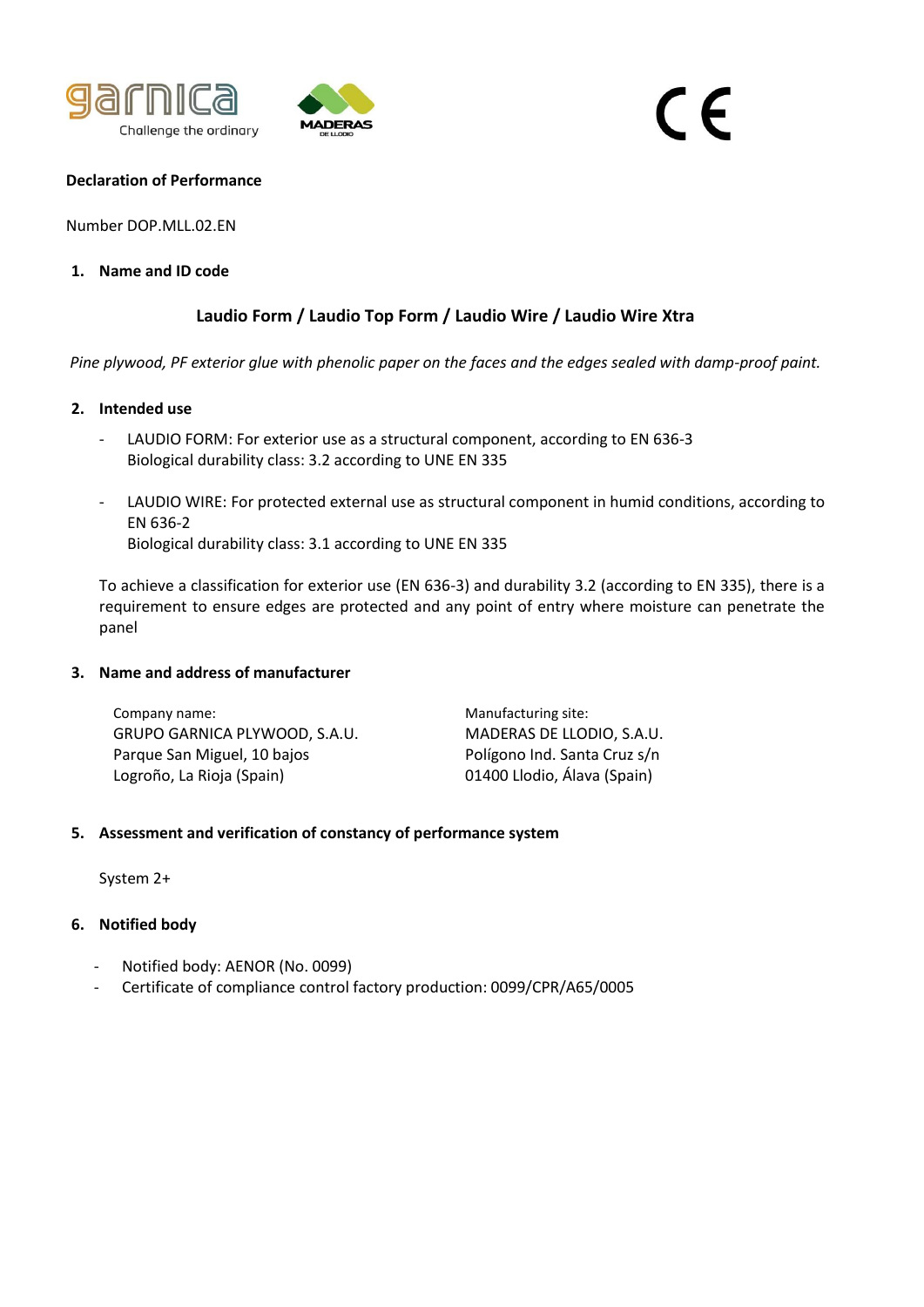# **7. Declared performance**

| <b>Essential</b><br>characteristics         |                                      |              | Performance                            |      |                         |      |                                  |      |      |  |
|---------------------------------------------|--------------------------------------|--------------|----------------------------------------|------|-------------------------|------|----------------------------------|------|------|--|
| <b>Thickness</b>                            |                                      |              | 9 <sub>mm</sub>                        | 12mm | 15mm                    | 18mm | 21mm                             | 24mm | 30mm |  |
| Nº Plies                                    |                                      |              | 4                                      | 5    | $\overline{\mathbf{z}}$ | 8    | $\boldsymbol{9}$                 | 10   | 13   |  |
| Form,<br>Wire                               | $\mathsf{R}$<br>(N/mm <sup>2</sup> ) |              | 26.8                                   | 22.2 | 22.9                    | 22.6 | 17.7                             | 20   | 19.8 |  |
|                                             |                                      | T            | 11.7                                   | 10.1 | 11.8                    | 18.9 | 13.9                             | 18.2 | 17.1 |  |
|                                             | <b>MOE</b><br>(N/mm <sup>2</sup> )   |              | 8819                                   | 7881 | 7827                    | 8331 | 6110                             | 6699 | 6504 |  |
|                                             |                                      | Т            | 3444                                   | 2316 | 3609                    | 5885 | 4414                             | 5204 | 5050 |  |
| <b>Glueing quality</b>                      |                                      |              | Class 3                                |      |                         |      |                                  |      |      |  |
| <b>Biological durability</b>                |                                      |              | Use Class 3                            |      |                         |      |                                  |      |      |  |
| Release<br>of<br>formaldehyde               |                                      |              | E <sub>1</sub>                         |      |                         |      |                                  |      |      |  |
| <b>Reaction to fire</b>                     |                                      |              | <b>NPD</b>                             |      |                         |      |                                  |      |      |  |
| Water<br>vapour<br>permeability             |                                      |              | Wet cup                                |      |                         |      | Dry cup                          |      |      |  |
|                                             |                                      |              | $70\mu$                                |      |                         |      | $200\mu$                         |      |      |  |
| Sound absorption                            |                                      |              | Frequency range 250Hz to 500Hz         |      |                         |      | Frequency range 1000Hz to 2000Hz |      |      |  |
|                                             |                                      |              | 0.1                                    |      |                         |      | 0.3                              |      |      |  |
| Thermal conductivity $\lambda$              |                                      |              | 0.13 W/(m•k)                           |      |                         |      |                                  |      |      |  |
| <b>Mechanical durability</b>                |                                      |              | K mod y K def according to EN 1995-1-1 |      |                         |      |                                  |      |      |  |
| of<br>Content<br>pentachlorophenol<br>(PCP) |                                      | $\leq$ 5 ppm |                                        |      |                         |      |                                  |      |      |  |

Characteristic values obtained according to EN 1058 procedures, from test results as per EN 789.

Other performance declared:

LAUDIO FORM: Both faces with phenolic paper and a smooth finish grading.

- FORM: 170gr/m2 phenolic film on both faces.
- TOP FORM: Toughened 440gr/m2 phenolic film on the face and 170 gr/m2 on the reverse side.

LAUDIO WIRE: One face is anti-slip and the other smooth.

- WIRE: 170gr/m2 phenolic film on both faces.
- XIRE XTRA: High-strength 240gr/m2 phenolic film on the face and 120 gr/m2 on the reverse side.